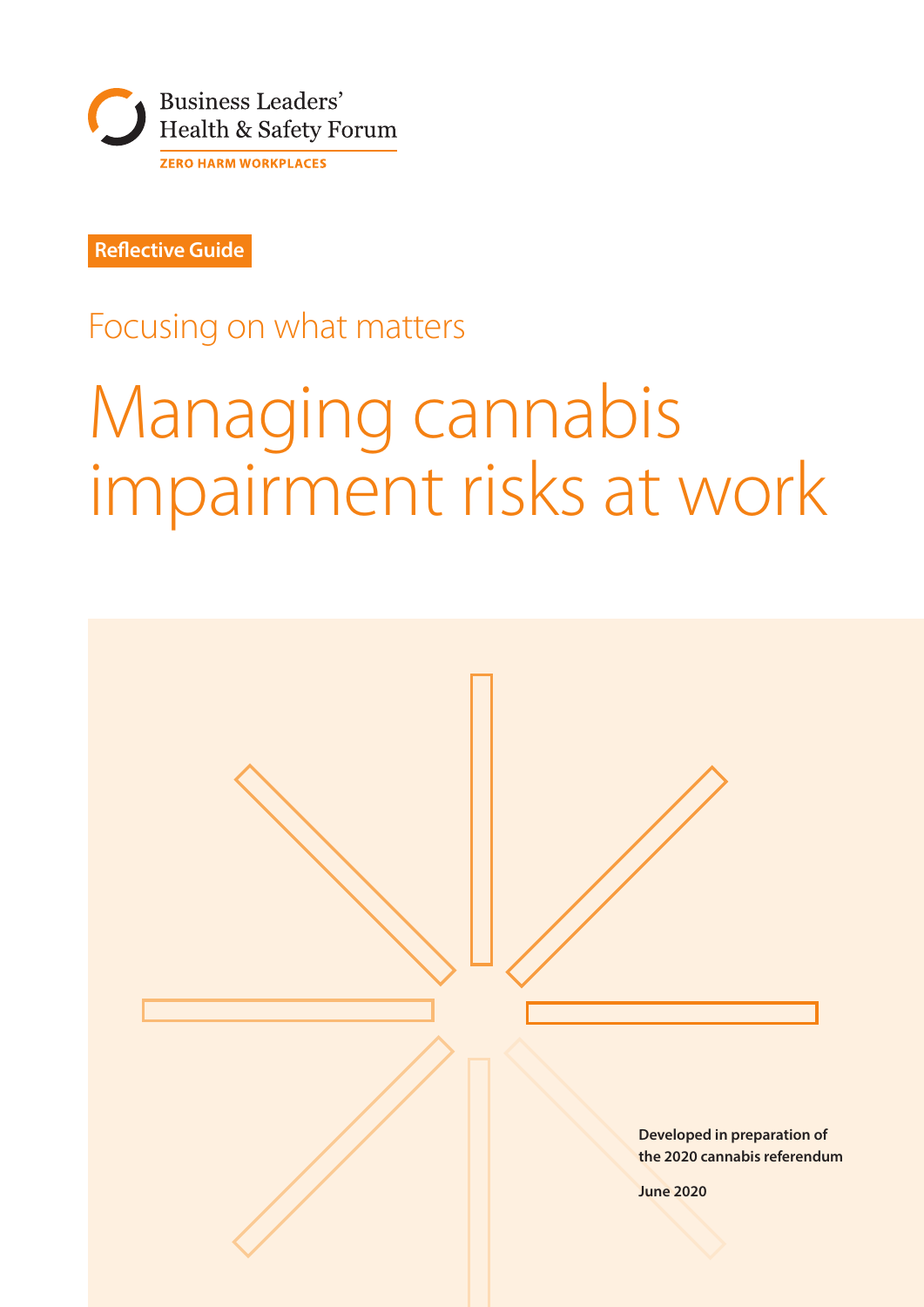**Reflective Guide** 

### Focusing on what matters

## Managing cannabis impairment risks at work

With a referendum on the legalisation of cannabis in September 2020 now is a timely opportunity for Forum members to proactively review and assess the sufficiency of their approach to managing the risk of impairment caused by drugs and alcohol.

Impairment is a significant workplace risk. The Forum is not taking a formal position on the referendum question itself – our priority is supporting you to manage the risk of impairment, not simply one substance.

We encourage all businesses to use the cannabis debate as an opportunity to reflect, refine and refocus their current approaches to managing impairment risks at work – from cannabis, as well as other drugs and fatigue.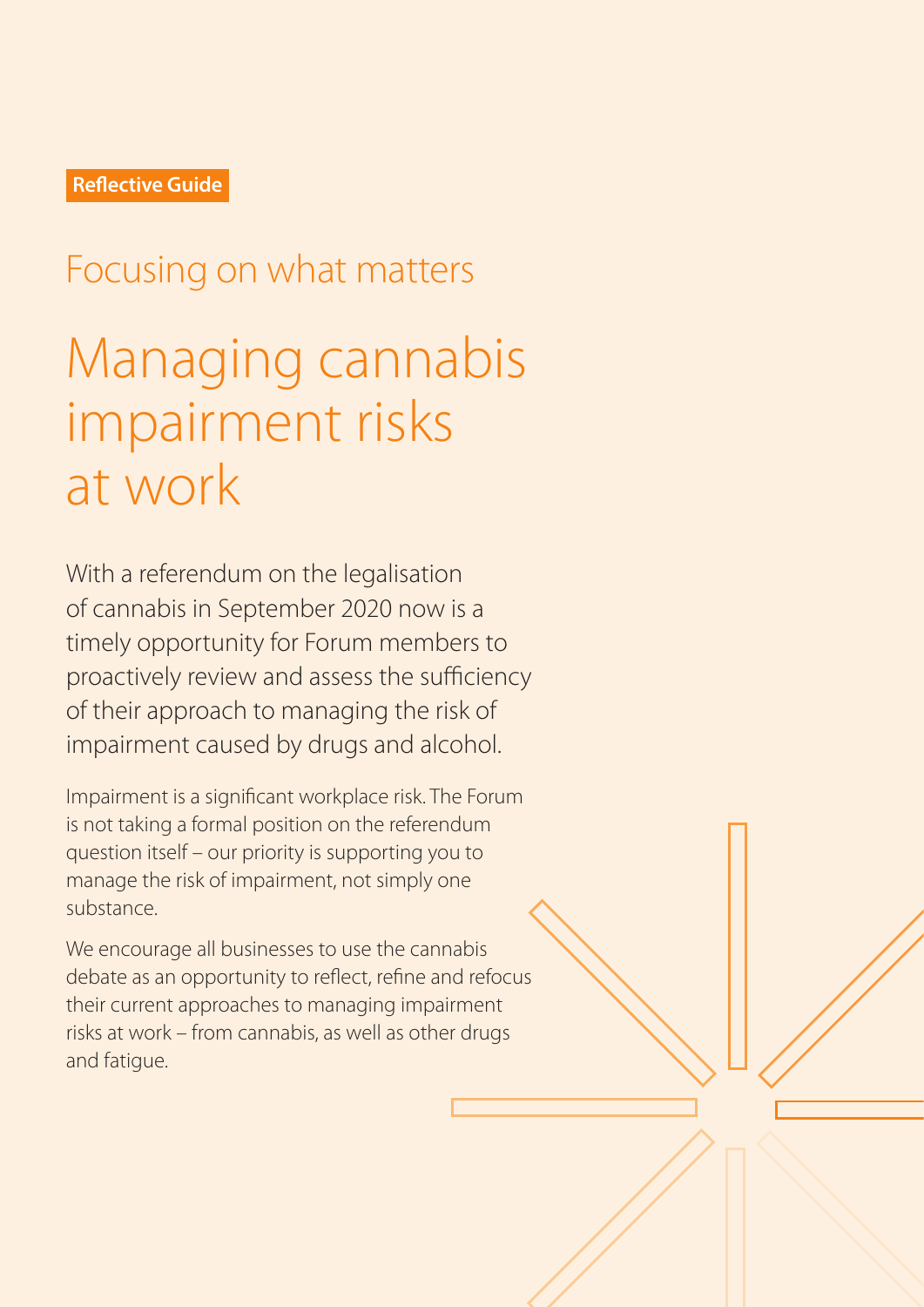#### **How to use this guide**

This Guide seeks to support Forum members to focus on what matters around managing the risk of impairment, for a safer and healthier workplace. It:

- outlines some core principles when considering impairment
- summarises experiences out of Canada which recently legalised cannabis
- provides questions leaders can use to assess their current approach.

### Executive summary

Cannabis is an impairment risk – regardless of its legal status. The substantive issue for work is its potential to impair people while on the job. It's important to realise that cannabis use and the related risk of impairment at work is not a new issue for New Zealand workplaces.

The issue of a substance's legality is secondary to its impact on impairment. Alcohol and prescription medicines are legal substances, and like cannabis, some have the potential to create impairment risks at work. Their legality does not diminish their impairment potential and commensurate need to manage that potential impact on health and safety at work.

As a result of that long-standing situation, most New Zealand organisations have some type of approach for managing impairment risks from cannabis, alcohol and other substances including prescription medicines. If well-developed and effective, they will almost certainly be fit-for-purpose if cannabis is legalised. This means for those businesses with comprehensive impairment policies that are clear and aim to educate employees, the potential legalisation of cannabis is likely to have minimal impact.

Experiences from Canada, which legalised recreational use of cannabis in 2018 and shares a similar legislative approach for health and safety, strongly affirm a sensible and balanced call for businesses to continue to focus their efforts on managing the risk of impairment from drugs and alcohol.

Put simply – manage the risk, not the substance. Take the timely nature of the cannabis referendum to proactively assess and review your approach for managing drugs and alcohol at work.

**Towards the end of this Guide we've put together a series of questions for you and your organisation to answer to help you with this assessment.**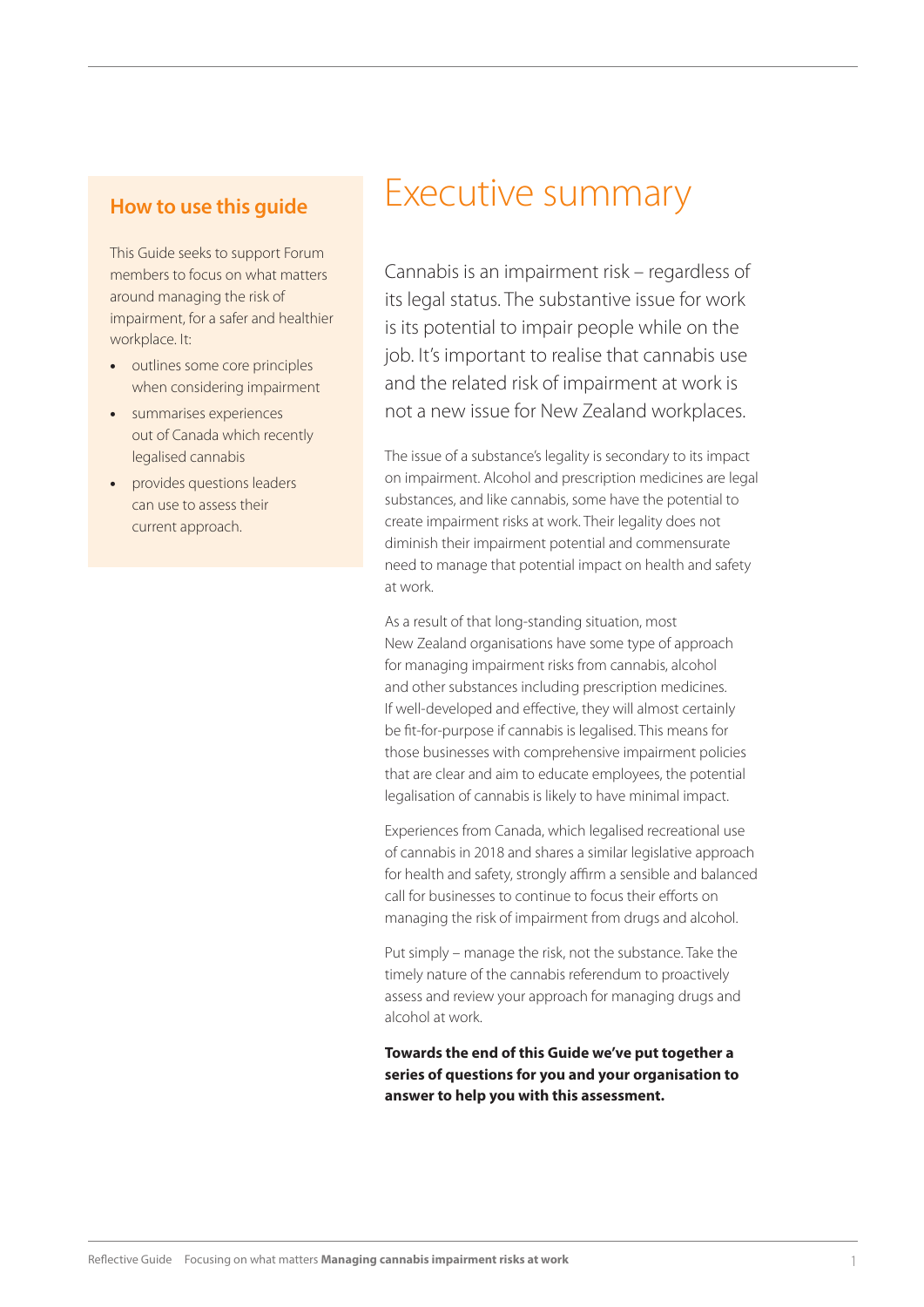### Canadian experience

Non-medicinal cannabis use was regulated and legalised in Canada in 2018. The vast bulk of guidance issued at that time in Canada stressed the importance of viewing cannabis as a health and impairment risk and to manage it accordingly.

There was a strong sentiment that if an organisation had robust approaches to impairment then those efforts remained fit-for-purpose post legalisation. For those employers with people in safety-sensitive positions such as police officers or pilots, many developed strict standards regarding cannabis and impairment.

Research from Canada also shows that those organisations that had a strong and supportive work culture prior to legalisation were more likely to have success in implementing their impairment policy.

**Canadian Centre for Substance Use and Addiction**

### **Eighteen months on – what's the verdict?**

There is emerging research in Canada about cannabis use and the perceptions about workplace use prior to, and in the periods after legalisation. Canada's Institute of Work and Health in Toronto has carried out research prior to legalisation as a baseline, and in the first 6-9 months post legalisation to determine what effect the change in law had on worker behaviour.

While this research is continuing as part of a three-year study, results already show:

- Prior to legalisation 7% of workers surveyed used cannabis before and at work
- Six to nine months after legalisation 8% of workers surveyed used cannabis before and at work
- While there was little change in before and at work use, there was an increase in cannabis use generally (outside of work hours or before work) from 29% to 38% in the same period above
- The number of workers reporting their organisation had a formal policy on substance use in the workplace rose from 63% prior to legalisation to 79% in the 6-9 months after.

### **Detection**

Like New Zealand, testing and detection of drugs and alcohol remains a complex issue in Canada. Human rights legislation there prevents overly invasive measures to investigate employees unless there is a justifiable reason, such as working in a safety-sensitive role.

It's important to remember that a test will result in whether a substance is present, not necessarily an indication of impairment.

The Canadian Centre for Substance Use and Addiction points out that *"each time testing is used it's almost always based on an observation (of impairment) first. There are usually certain things people can look for on a basic level to identify potential impairment…an observation of some sort of behavioural, or physical, or social or productivity change in the employee."*

There are three main bodily fluid tests used by organisations (internationally as well as in Canada) to detect cannabis, these are:

- oral fluid test
- urine test
- blood analysis.

These types of tests can be carried out at various times, such as pre-employment, random testing, or unannounced.

In Canada, law enforcement personnel do carry out *Standardised Field Sobriety Tests (SFSTs)* which are based on observation initially. There is significant and specific training involved, which is why these tests are not used in the workplace in Canada, or where the outcome would not lead to criminal charges.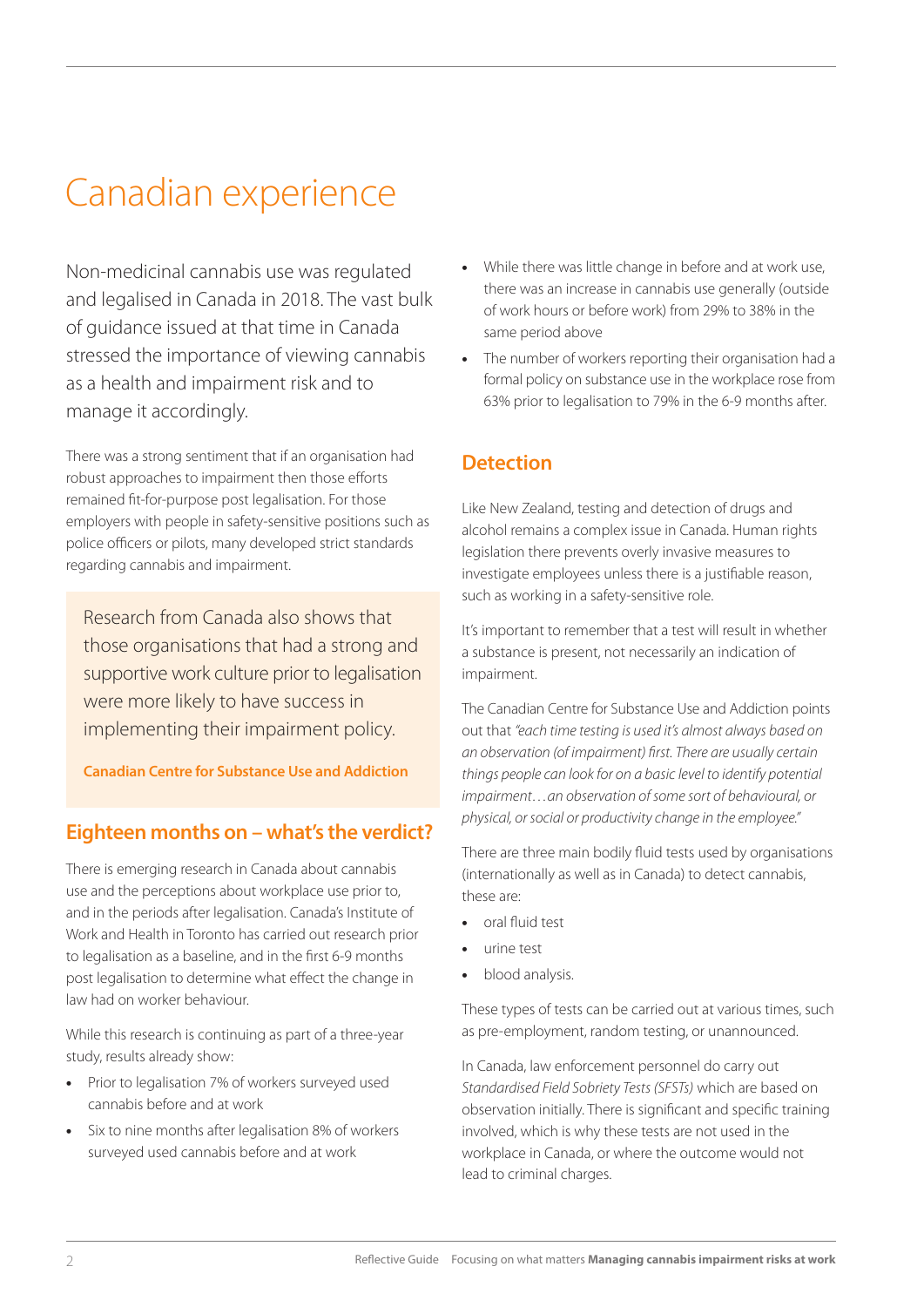Canadian regulators and specialist health and safety organisations encouraged businesses to review their drug and alcohol and impairment policies and programmes – and included a summary of these key components to consider:

### **Canadian advice – What makes a robust drug and alcohol approach in a legalised world?**

| <b>What to include</b>                                              | <b>What that could look like</b>                                                                                                                                                                                                                                                                                                                                                                                                                |  |
|---------------------------------------------------------------------|-------------------------------------------------------------------------------------------------------------------------------------------------------------------------------------------------------------------------------------------------------------------------------------------------------------------------------------------------------------------------------------------------------------------------------------------------|--|
| <b>Purpose</b>                                                      | • Statement of the purpose and objectives and scope of the programme or policy.                                                                                                                                                                                                                                                                                                                                                                 |  |
| <b>Definitions</b>                                                  | • Definition of impairment.<br>• Definition of what the employer considers to be impairment, e.g. fatigue, alcohol,<br>drugs, stress etc.                                                                                                                                                                                                                                                                                                       |  |
| <b>Coverage and</b><br>confidentiality                              | • Statement of who is covered by the policy and/or programme.<br>• Statement of the employee's rights to confidentiality.                                                                                                                                                                                                                                                                                                                       |  |
| <b>Medicinal usage</b>                                              | • A mechanism for employees' to confidentially report when they have been<br>prescribed a medication that may cause impairment.<br>• Statement regarding if either medical/therapeutic or non-medical substances<br>are allowed on the premises, or under what situations they would be allowed.                                                                                                                                                |  |
| <b>Prevention and education</b>                                     | • That arrangements have been made for employee education (e.g., a general<br>awareness regarding disability due to substance dependence).<br>• That arrangements have been made for educating and training employees,<br>supervisors, and others in identifying impaired behaviour and what steps will be taken.<br>• Research shows education and prevention has a stronger impact on reducing<br>substance use at work than any other means. |  |
| <b>Observation and</b><br>investigation                             | • Managers and supervisors have the tools they need to observe for possible impairment.<br>• Procedures for how to address impairment if it's observed.                                                                                                                                                                                                                                                                                         |  |
| <b>Support for substance</b><br>use disorders and return<br>to work | • Provisions for assisting those with disability due to substance dependence.<br>• Processes for return to work/remain at work planning.                                                                                                                                                                                                                                                                                                        |  |
| <b>Testing</b>                                                      | • Statement of under what circumstances substance testing will be conducted,<br>as well as the criteria for testing and interpretation of test results.                                                                                                                                                                                                                                                                                         |  |
| <b>Justice and culture</b>                                          | • Provision for a hierarchy of disciplinary actions.<br>• Be clear about what constitutes non-compliance with the policy in the workplace.<br>• Ensure the policy meets all legal requirements.                                                                                                                                                                                                                                                 |  |
| <b>Review and evaluation</b>                                        | • Make sure the policy is reviewed, makes sense for your organisation and is meeting<br>the needs of employees and employers.                                                                                                                                                                                                                                                                                                                   |  |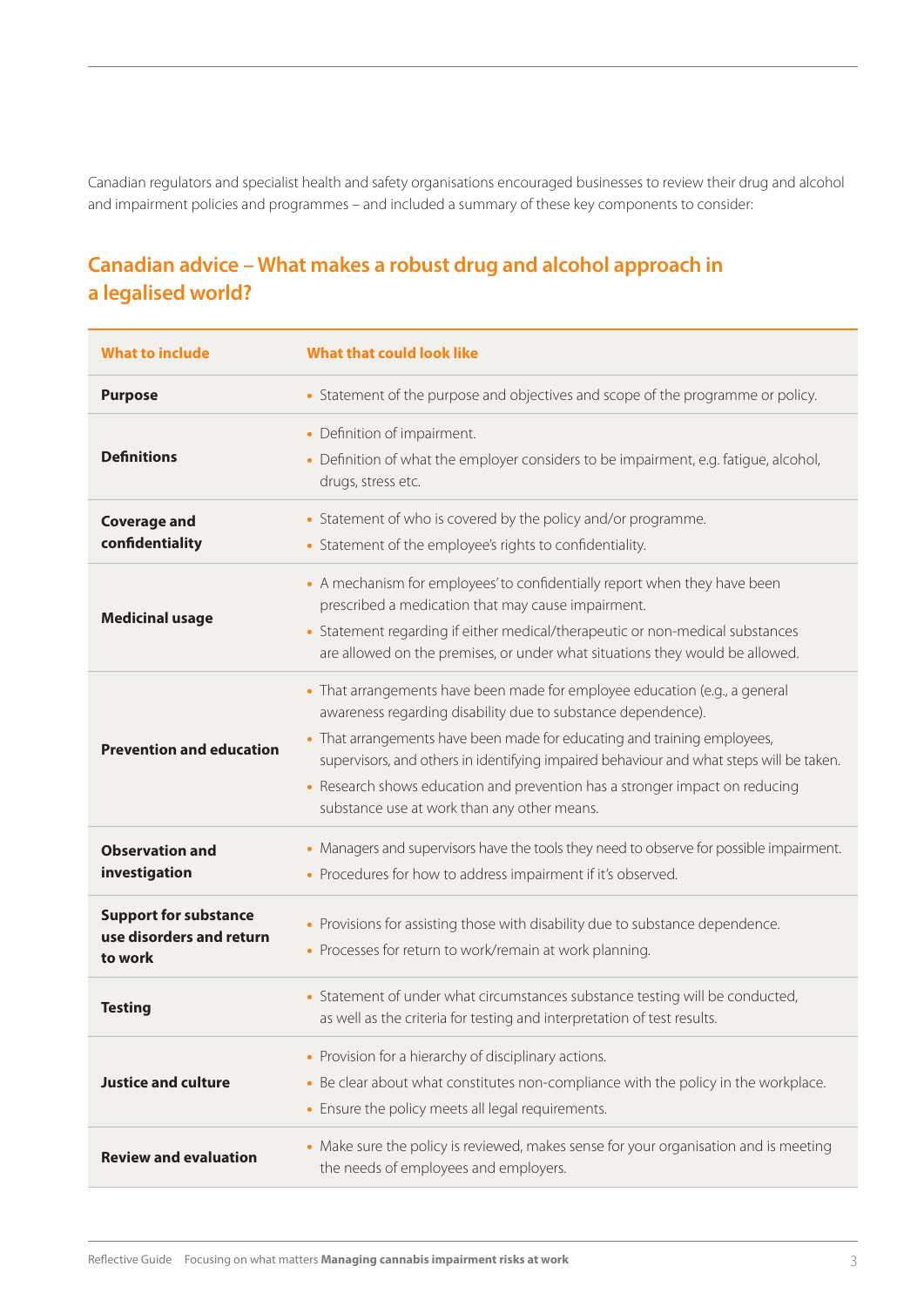### Managing impairment at your organisation

Given the emerging international research and examples of how organisations in Canada are managing the legalisation of cannabis, we've put together two sets of questions to support you to review and assess the sufficiency and appropriateness of your approach to managing the impairment risks from drugs and alcohol:

- $\rightarrow$  Is our approach fit-for-purpose?
- $\rightarrow$  Are we on the right track?

These are intended to prompt an engaged discussion within your organisation. They are not a set of binary questions to ascertain compliance. We recommend you work through your responses with your teams, involving people across all levels of your organisation.

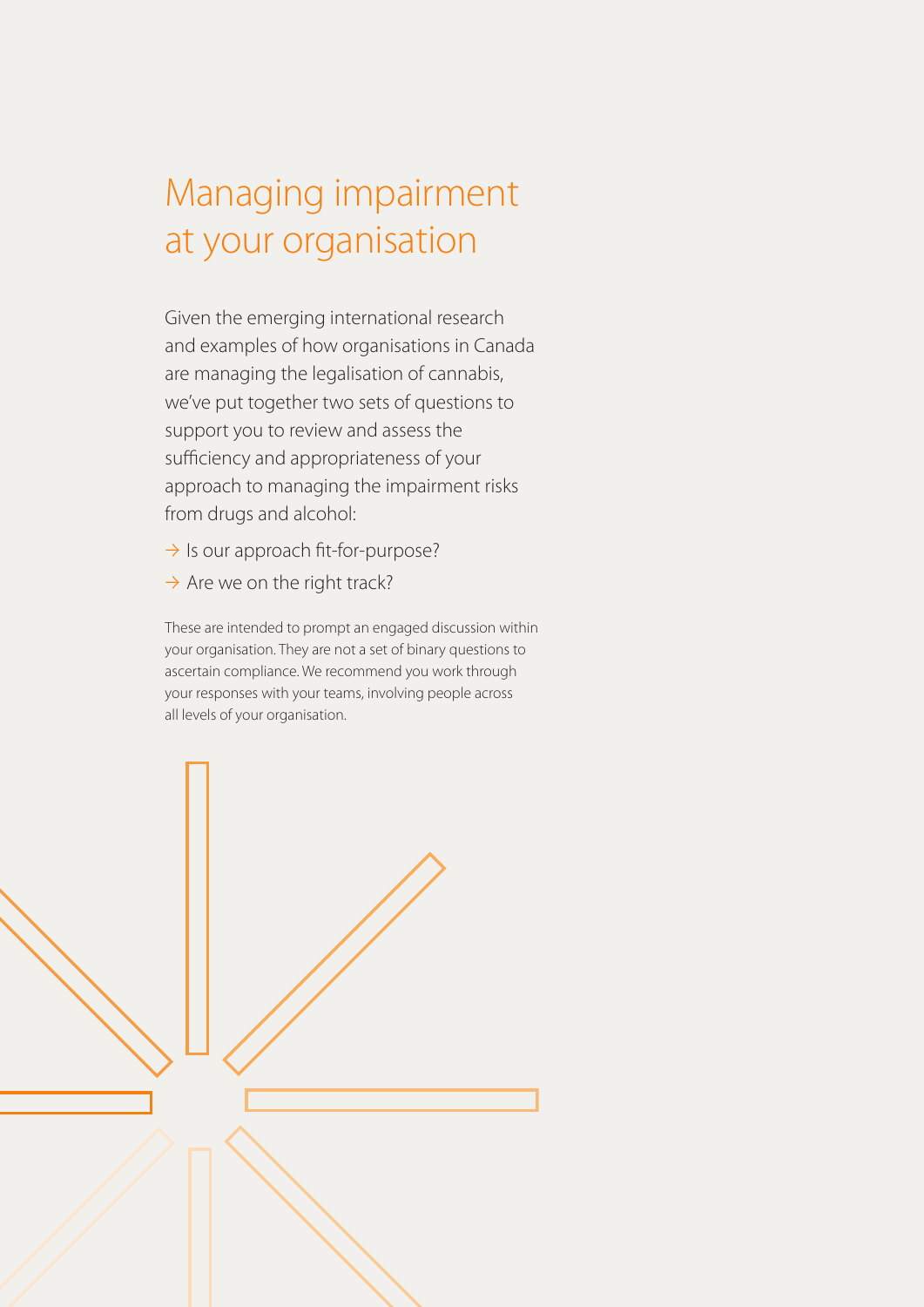### **Is our approach to drugs and alcohol fit-for-purpose?**

| <b>Key characteristics</b> | <b>Key questions</b>                                                                                                                                                                                                                                                                                                                                          | <b>Your organisation</b> |
|----------------------------|---------------------------------------------------------------------------------------------------------------------------------------------------------------------------------------------------------------------------------------------------------------------------------------------------------------------------------------------------------------|--------------------------|
| <b>Accessible</b>          | • Is our policy and practice clear,<br>understandable and well<br>communicated?<br>• Do all of our people<br>understand our approach<br>and what it means for them?<br>• Do we have adequate<br>education on the policy<br>and practices?                                                                                                                     |                          |
| <b>Coherent</b>            | • Does our approach tell a clear<br>story clear about "the why"?<br>· Is it clear why managing<br>impairment from drugs and<br>alcohol matters to us as a<br>company, our customers, the<br>public and why it should<br>matter to our workers?<br>• Does the policy clearly explain<br>the expectations of employees,<br>management, and the<br>company?      |                          |
| <b>Engaged</b>             | • Have our people (including<br>unions where applicable)<br>been constructively part of<br>developing and applying our<br>approach to drug and alcohol<br>induced impairment?<br>• Have other important<br>stakeholders (workplace policy<br>experts, addiction medicine<br>physicians, etc.) been involved<br>in development or revision of<br>the approach? |                          |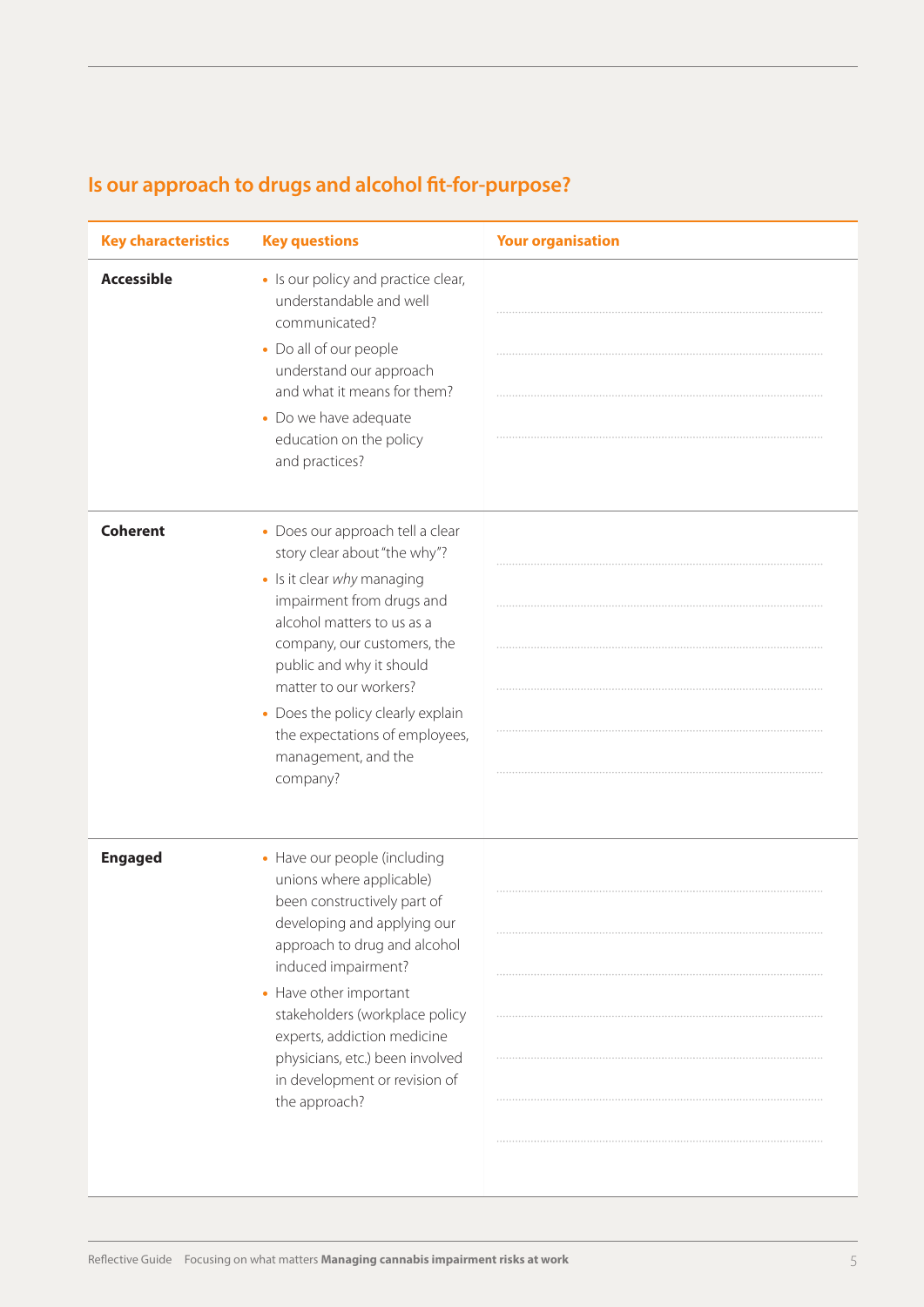| <b>Key characteristics</b>         | <b>Key questions</b>                                                                                                                                                                                                                                                                                                                                                                                         | <b>Your organisation</b> |
|------------------------------------|--------------------------------------------------------------------------------------------------------------------------------------------------------------------------------------------------------------------------------------------------------------------------------------------------------------------------------------------------------------------------------------------------------------|--------------------------|
| <b>Rational</b>                    | · Is our approach risk-based<br>or based on judgement?<br>• Does the policy stigmatise<br>employees who use<br>substances, or does it<br>focus on reducing risk?<br>• Do our policies and practices<br>make sense for our context<br>and type of work?                                                                                                                                                       |                          |
| <b>Fair and resilient</b>          | • Does our approach have a just<br>and fair range of options for<br>responding to the presence of<br>drugs and alcohol beyond<br>punitive sanctions?<br>• Does the policy balance<br>employee and employer<br>needs?<br>• Is there sufficient capacity in<br>safety critical tasks (especially)<br>for workers to fail safely? - i.e.<br>what is the safety margin for<br>failure as a result of impairment? |                          |
| <b>Empathetic</b>                  | • Does our approach provide<br>support options for people<br>with addiction or health issues<br>to reclaim their wellbeing and<br>contribute to our business?<br>• Does the policy include<br>return-to-work guidance for<br>those diagnosed with a<br>substance use disorder?                                                                                                                               |                          |
| <b>Prevention</b><br>and education | • Does the policy set out what it is<br>meant to do - i.e. risk reduction?<br>• Does the policy set out how it<br>will educate employees on<br>substances that can cause<br>impairment?                                                                                                                                                                                                                      |                          |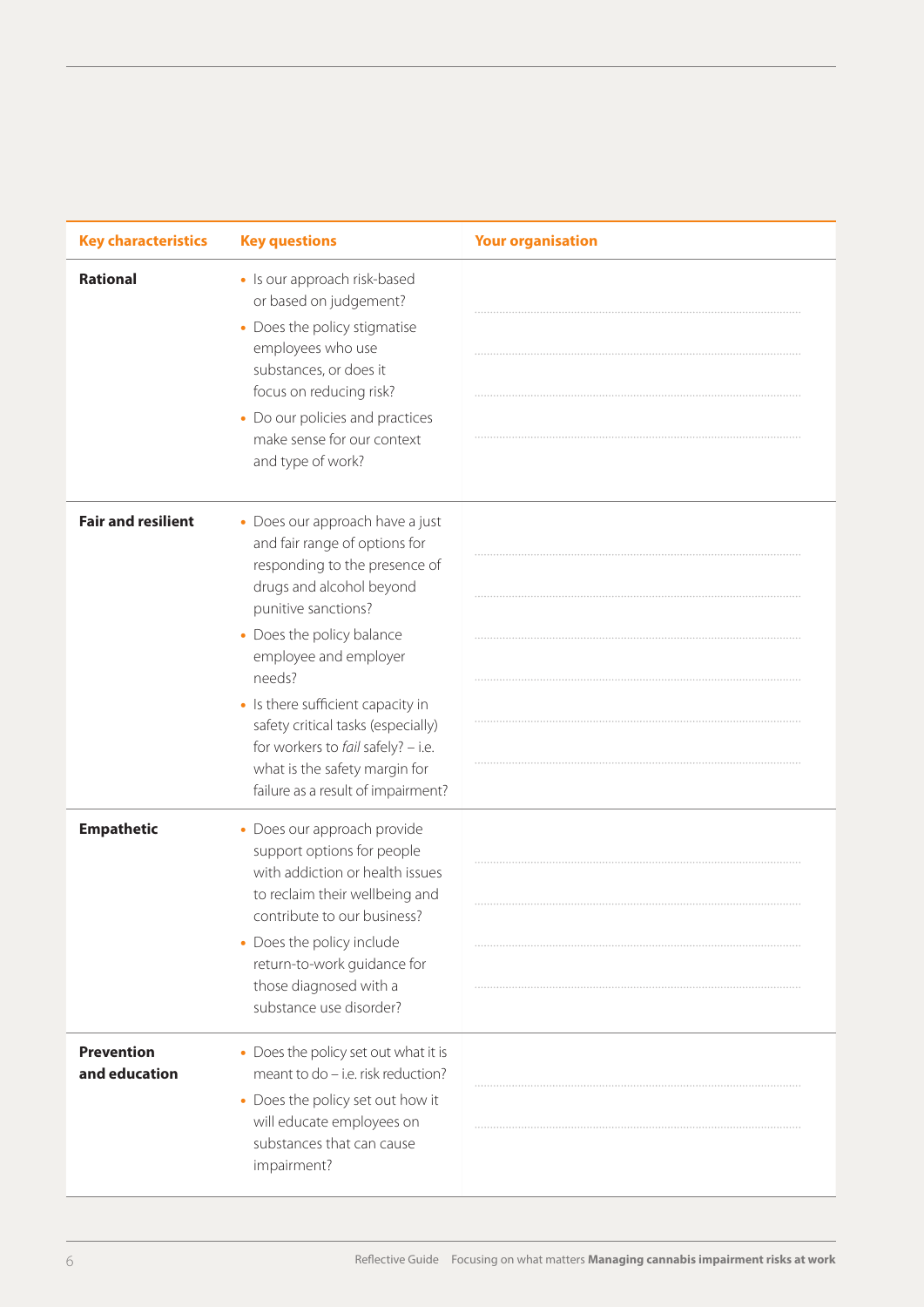### **Are we on the right track?**

| <b>Smoke detectors</b>                                                                                                                   | <b>Reading the signals</b>                                                                                                                                                                                                                                                         | <b>Your organisation</b> |
|------------------------------------------------------------------------------------------------------------------------------------------|------------------------------------------------------------------------------------------------------------------------------------------------------------------------------------------------------------------------------------------------------------------------------------|--------------------------|
| How well are your<br>people (and unions if<br>relevant) engaging with<br>you on the application<br>of your drug and alcohol<br>approach? | • If it's adversarial, then it's a good<br>sign the current policy is targeting<br>the wrong thing, is being misused<br>by leaders, or too complex to<br>follow procedurally.<br>• Most unions should support this<br>sort of policy if it's managed well,<br>and fit for purpose. |                          |
| <b>What level of</b><br>engagement do your<br>people have with the<br>rehabilitation aspects of<br>your policy?                          | · If it's working well it will be<br>perceived as being 'value adding'<br>and wellbeing focused as much as<br>it is a safety control.                                                                                                                                              |                          |
| What is your positive<br>test result ratio?                                                                                              | • Lower should be a good indicator<br>of the policy working.                                                                                                                                                                                                                       |                          |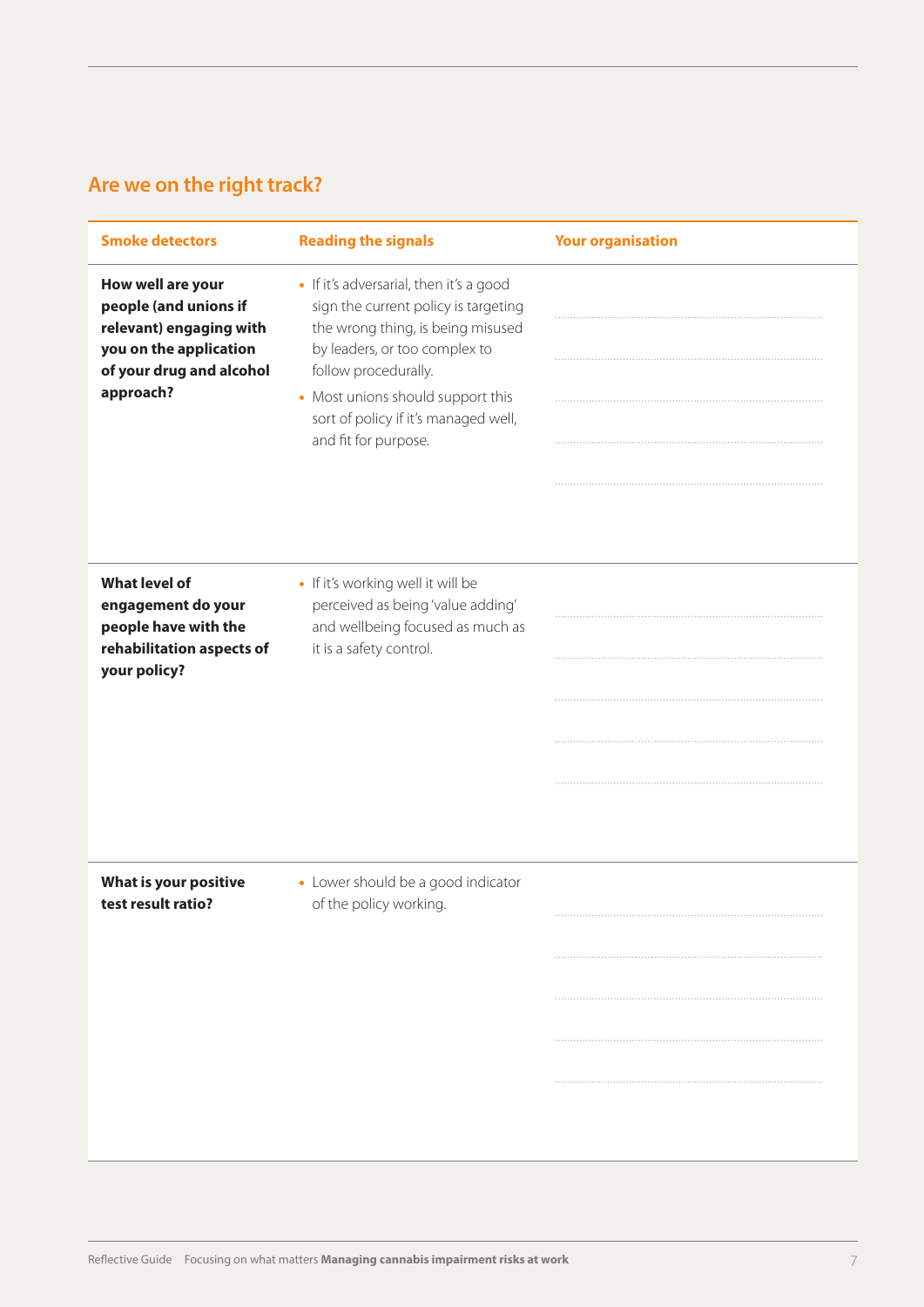### Appendix

### **Links to useful resources**

#### **New Zealand**

- → Managing fatigue risk with Dr Drew Dawson
	- [www.zeroharm.org.nz/resources/risk/fatigue-risk](http://www.zeroharm.org.nz/resources/risk/fatigue-risk-management/)[management/](http://www.zeroharm.org.nz/resources/risk/fatigue-risk-management/)
- $\rightarrow$  Cannabis Legalisation and Control Bill (exposure draft for referendum)
	- [www.referendums.govt.nz/materials/Cannabis-](http://www.referendums.govt.nz/materials/Cannabis-Legalisation-and-Control-Bill-Exposure-Draft-for-Referendum.pdf)[Legalisation-and-Control-Bill-Exposure-Draft-for-](http://www.referendums.govt.nz/materials/Cannabis-Legalisation-and-Control-Bill-Exposure-Draft-for-Referendum.pdf)[Referendum.pdf](http://www.referendums.govt.nz/materials/Cannabis-Legalisation-and-Control-Bill-Exposure-Draft-for-Referendum.pdf)
- → Business Leaders' Health and Safety Forum podcasts:
	- [Preparing for legalisation in Canada and what NZ](https://www.zeroharm.org.nz/resources/risk/managing-cannabis-impairment-risks-at-work)  [businesses could learn: Canadian Centre for](https://www.zeroharm.org.nz/resources/risk/managing-cannabis-impairment-risks-at-work)  [Substance Use and Addiction](https://www.zeroharm.org.nz/resources/risk/managing-cannabis-impairment-risks-at-work)
	- [Cannabis use and perceptions about workplace use](https://www.zeroharm.org.nz/resources/risk/managing-cannabis-impairment-risks-at-work)  [in Canada: Institute of Work and Health in Canada](https://www.zeroharm.org.nz/resources/risk/managing-cannabis-impairment-risks-at-work)
- $\rightarrow$  Employment advice from government on Drugs and [alcohol at work – policies, testing and rehabilitation](https://www.employment.govt.nz/workplace-policies/tests-and-checks/drugs-alcohol-and-work/)
- $\rightarrow$  Eliminating alcohol and other drugs form the [workplace – Plantation forestry code of practice](https://www.nzfoa.org.nz/resources/file-libraries-resources/codes-of-practice/drugs-alcohol/560-code-of-practise-eliminating-alochol-and-other-drugs-from-the-workplace-2015/file)

#### **Canada**

- $\rightarrow$  Workplace Strategies: Risk of Impairment from [Cannabis](http://www.ccohs.ca/products/publications/cannabis_whitepaper.pdf)
- $\rightarrow$  Guide to Managing Workplace Impairment and [Developing an Impairment Policy](https://www.worksafebc.com/en/resources/health-safety/books-guides/guide-managing-workplace-impairment-developing-impairment-policy?lang=en)
- $\rightarrow$  Workplace impairment: A primer on preparing for [cannabis legalization](https://www.worksafebc.com/en/resources/law-policy/act-amendments/workplace-impairment-primer-preparing-cannabis-legalization?lang=en)
- $\rightarrow$  Have cannabis use and perceptions about workplace [use changed since legalization?](https://www.iwh.on.ca/events/speaker-series/2020-mar-03)

#### **Bibliography**

Canadian Centre for Substance Use and Addiction (CCSA) [www.ccsa.ca](https://www.ccsa.ca)

Institute of Work and Health, C. (n.d.). [iwh.on.ca/sites/iwh/files/iwh/presentations/iwh\\_speaker\\_](http://iwh.on.ca/sites/iwh/files/iwh/presentations/iwh_speaker_series_2020-03-20_carnide.pdf) [series\\_2020-03-20\\_carnide.pdf](http://iwh.on.ca/sites/iwh/files/iwh/presentations/iwh_speaker_series_2020-03-20_carnide.pdf)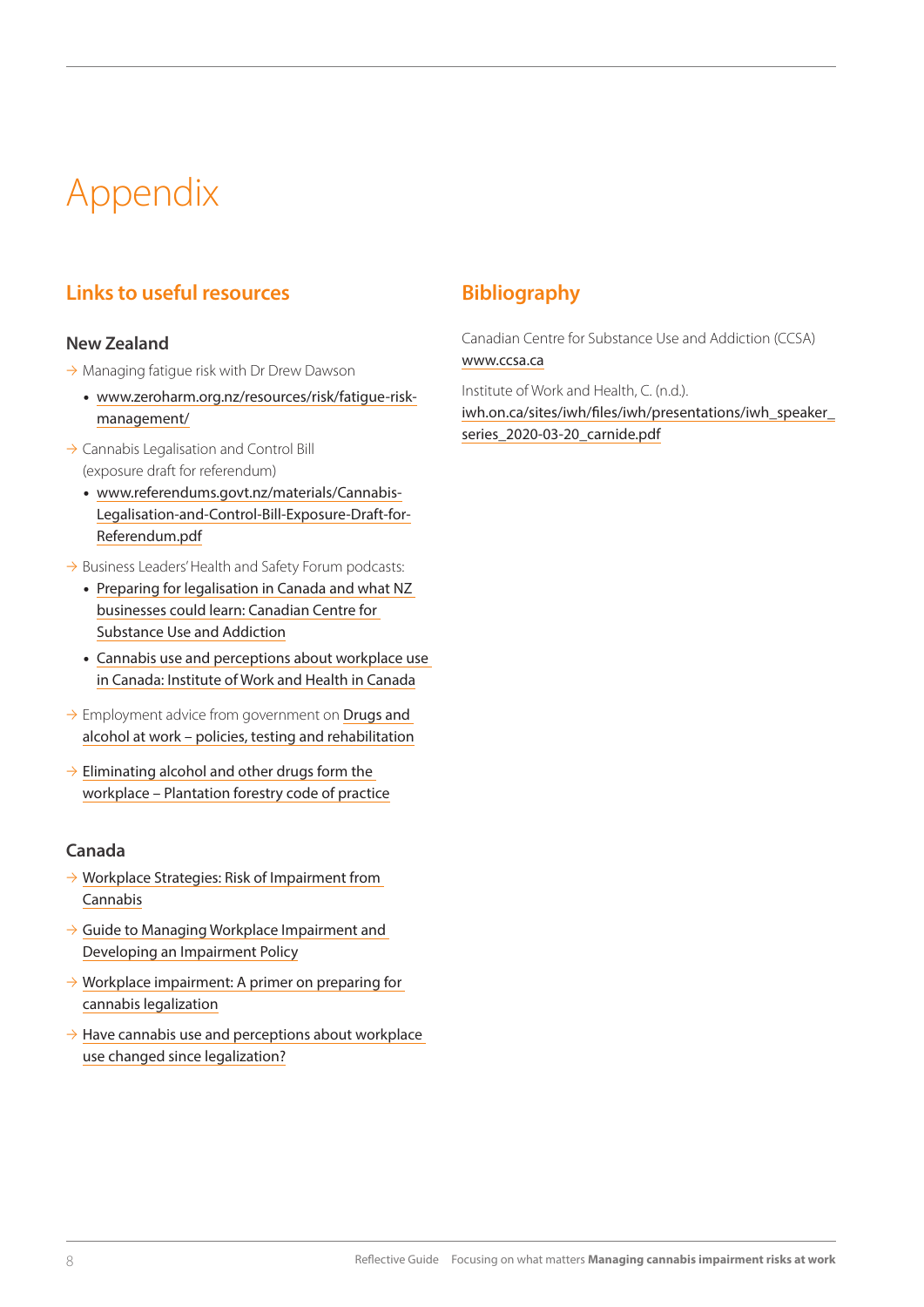